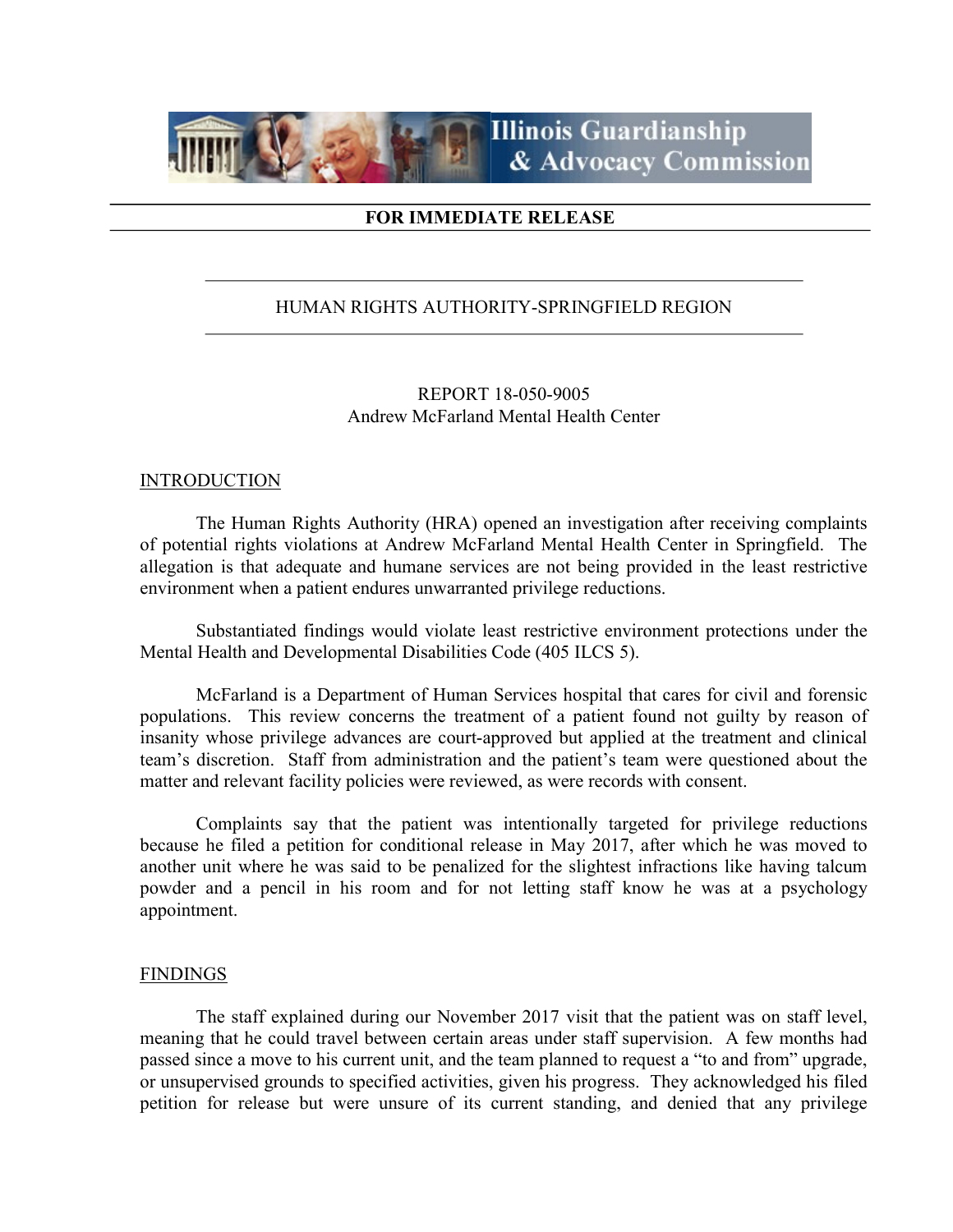reduction was in retaliation pointing instead to previous struggles and incidents on another unit. He enjoyed to/from status earlier in the year until he bent some commonly known rules, like having powder and pencils in his room, giving caffeine to peers, getting too physically close with a female peer and going to other units without permission.

 They said that patients are aware of prohibited or restricted items like powders and pencils which are to be kept at the front desk, not in their rooms, although some units and staff are more lenient than others. The items are listed in a guide to recovery given on admission, but the list is probably not shared again after that. We were given a copy of that list. They try to investigate situations thoroughly and not just any employee can impose a privilege reduction; that decision is made by a team including a psychiatrist, a clinical director, a nurse manager, a social worker and a technician, that meets every morning and reviews any incidents. Regarding this particular patient's incidents, they said that what he needs to do is very clear to him. He meets with his clinical director and case worker on a weekly basis where his behaviors, expectations and his own opinions about treatment are thoroughly discussed.

 The staff described a few examples of incidents that kept this patient from progressing. One involved a peer who was not to have coffee but it was reported that other patients were giving him theirs. All denied doing it but one showed them an empty Taster's Choice packet found in the peer's room and named this patient as the culprit. He denied it at first and then mentioned Taster's Choice before the staff did and he also had a supply of identical packets in his personal box. He later said that he should not be doing that kind of thing. At least two times this patient gave them concern for his whereabouts. In one instance, he was let off the unit to attend his psychology appointment and the psychologist appeared a while later asking for him; he failed to show and was found at another location with a female peer whom he liked. There was considerable history between the two, at times invading appropriate boundaries and being overly engaged with each other during groups for example, to the point they interrupted and delayed whatever was going on. In another instance, he knowingly went to the wrong unit for a state-wide conference meeting, which happened to be a unit where this same female peer resided. Although he knew exactly where the meeting was, he said he was confused. What they found was that he had not signed up to attend state-wide but later decided to go as the group was being sent on their way. He told the staff at the door he was part of the group and was allowed to carry on, which was partly the staff's error, and intentionally went to his friend's unit instead. In that case the employee who allowed him out was counseled and the patient was dropped to the lowest level, restriction to the unit.

 All privilege-related incidents since the time of the patient's conditional release filing in May 2017 were verified in the record, throughout which the patient resided on civil units. A March 2017 court order stated that McFarland was authorized to issue privileges allowing the patient to be on facility grounds without supervision at their discretion, at which time he was placed on "to and from", or unsupervised grounds to specified activities, and he remained on that level successfully until his move to another unit in May. Monthly treatment plan reviews at that time described a few brewing concerns. It was stated that during his first weeks there the patient needed reminders to follow unit rules, namely to keep his room tidy and to stop having pencils and Gold Bond powder in there. He was given warnings of a privilege reduction if the problems continued. He then had two altercations with peers in June and his privileges were dropped and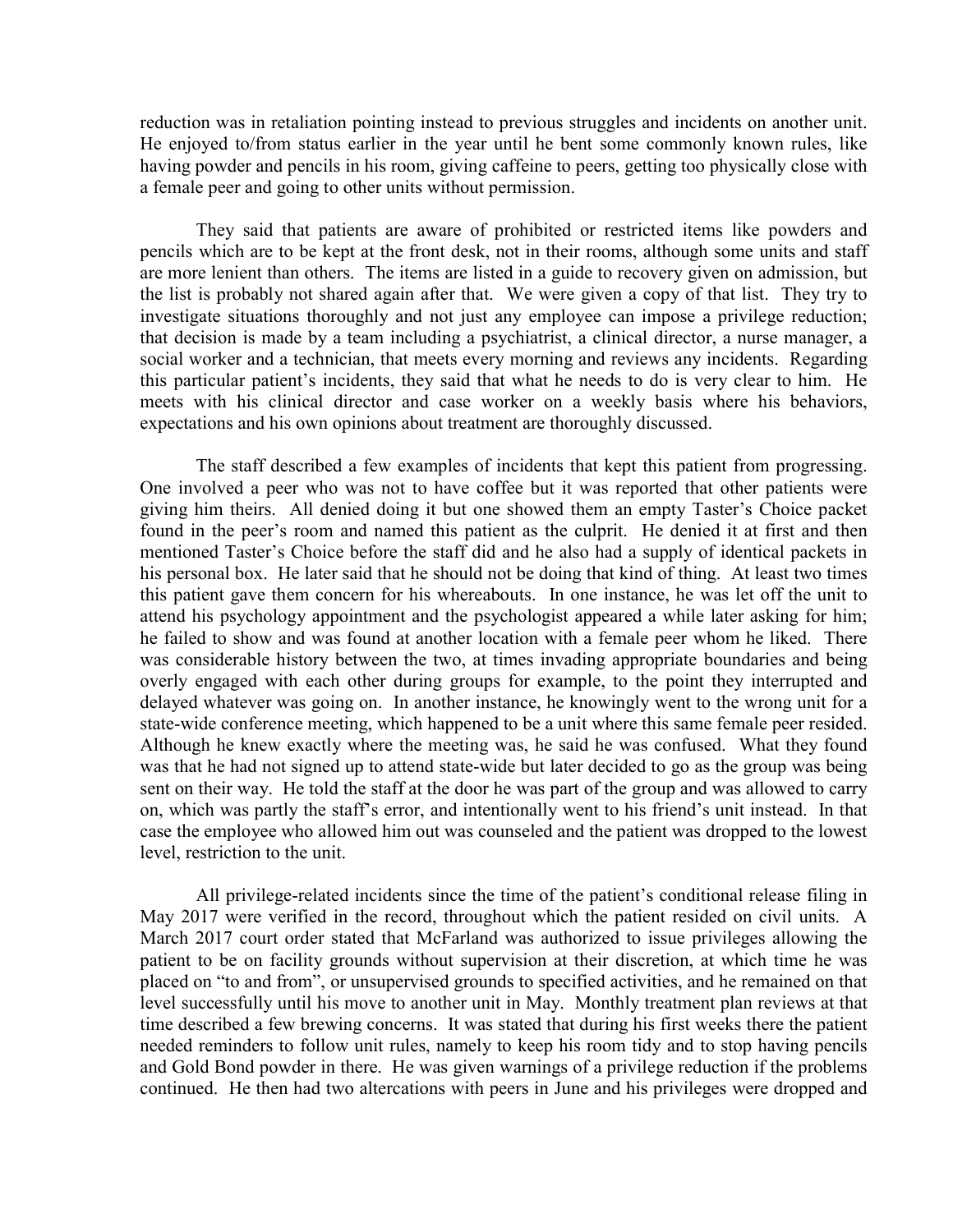then restored two weeks later. In July, he failed to appear at the psychology appointment and was warned about losing his privileges if he could not be accountable again; he remained at "to and from". Later that month he was involved in the coffee situation and at the same time was repeatedly warned against his interactions with a female peer. He was knocked down two levels for two weeks, after which he regained one level. The intentional skipping of the state-wide meeting occurred in August, and the review stated that, in summary, the patient had an opportunity to sign up for the meeting but declined and then changed his mind and approached the staff who was letting them out. He was allowed to go but made his own way to a different location where he was not authorized to be. His privileges were reduced to unit, the lowest level, and then he was immediately moved to his current unit and raised one level to staff supervision. He remained there without documented incident through our visit in November.

We followed up with administration and confirmed that the patient's "to and from" status was restored at the time of this writing, January 2018.

# **CONCLUSION**

 McFarland policy states that NGRI privileges will be granted incrementally based on a patient's treatment progress and demonstration of unstructured abilities without elopement risk or unmanageable and dangerous behaviors. Privilege hierarchy goes as follows: on admission, unit—two types but basically restricted to the unit and area; staff—allowed to go to non-forensic, secure areas; there are transfers to minimum secure or civil units, then unsupervised grounds, supervised off grounds and then unsupervised off grounds through conditional or unconditional releases. The hospital must petition the courts on behalf of NGRI patients for unsupervised grounds (to and from) and greater.

If the court finds the defendant in need of mental health services on an inpatient basis, the admission, detention, care, treatment…treatment plans…review of treatment plans…shall be under the Mental Health and Developmental Disabilities Code…. The Court shall determine the maximum period of commitment by an appropriate order. During this period of time, the defendant shall not be permitted to be in the community in any manner, including but not limited to off-grounds privileges, with or without escort…unsupervised on-grounds privileges…except by a plan as provided in this Section. …. Not more than 30 days after admission and every 90 days thereafter… the facility director shall file a treatment plan report in writing with the court.... The report may also include unsupervised on-grounds privileges, off-grounds privileges…but only where such privileges have been approved by specific court order…. (Unified Code of Corrections, 730 ILCS 5/5-2-4b).

A recipient of services shall be provided with adequate and humane care and services in the least restrictive environment, pursuant to an individual services plan. The plan shall be formulated and periodically reviewed with the participation of the recipient…. In determining whether care and services are being provided in the least restrictive environment, the facility shall consider the views of the recipient, if any, concerning the treatment being provided. (Mental Health and Developmental Disabilities Code, 405 ILCS 5/2-102a).